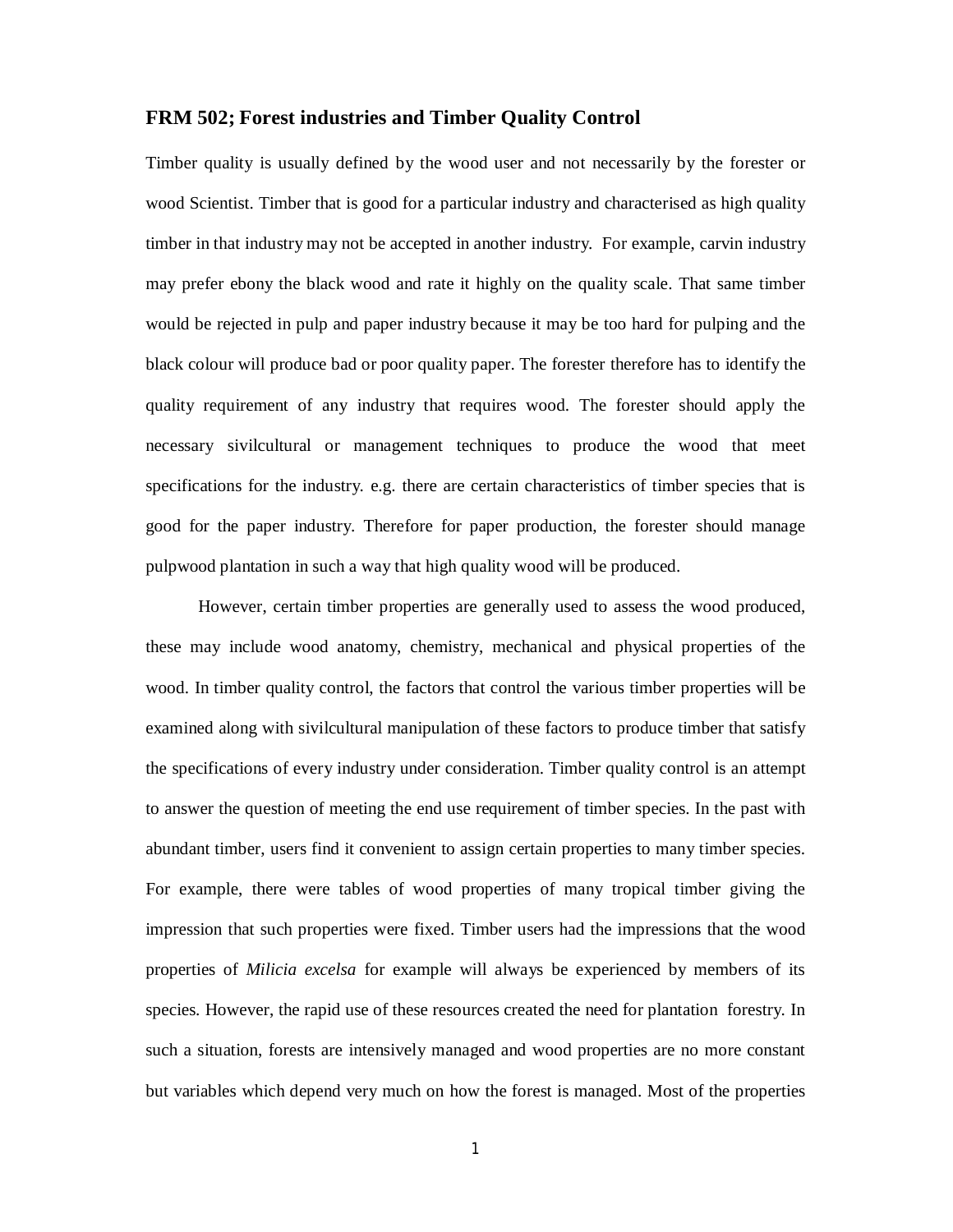associated with many hardwoods in the past are actual properties of matured or over matured tropical forest species. In plantation forestry, the properties we have represent the totality of all the sivilcultural and management techniques that were utilized by the tree grower during

(i) Plantation establishment and (ii) Plantation tending

## **INDICES OF TIMBER QUALITY**

Although timber quality is to be defined by the wood user, there are wood properties that are very important. The timber grower is to be familiar with these properties to find out the factors that control them. The mastering and the manipulation of these properties by the forester will make it possible for wood that meets the requirement of the wood user to be produced. The most important wood properties are

- a. Anatomical features
- b. Chemical features
- c Mechanical and
- d Physical features

#### **CHEMICAL COMPONENTS OF WOOD**

The chemical components of wood are Cellulose, Hemicellulose and Lignin The wood is made up of mainly cellulose which forms 50% of the wood. The remaining half is shared by hemicellulose and lignin. The cellulose is a very stable compound made up of several units of glucose which is polymerized by the wood. The major function of lignin is to hold the cell together in the wood.

**Wood Density:** It is the summation of all the other properties of the wood. It is a reflection of various structural features of physical, mechanical and chemical properties of wood. Wood density is critical for a variety of end uses. Most wood users prefer wood with a fairly uniform density.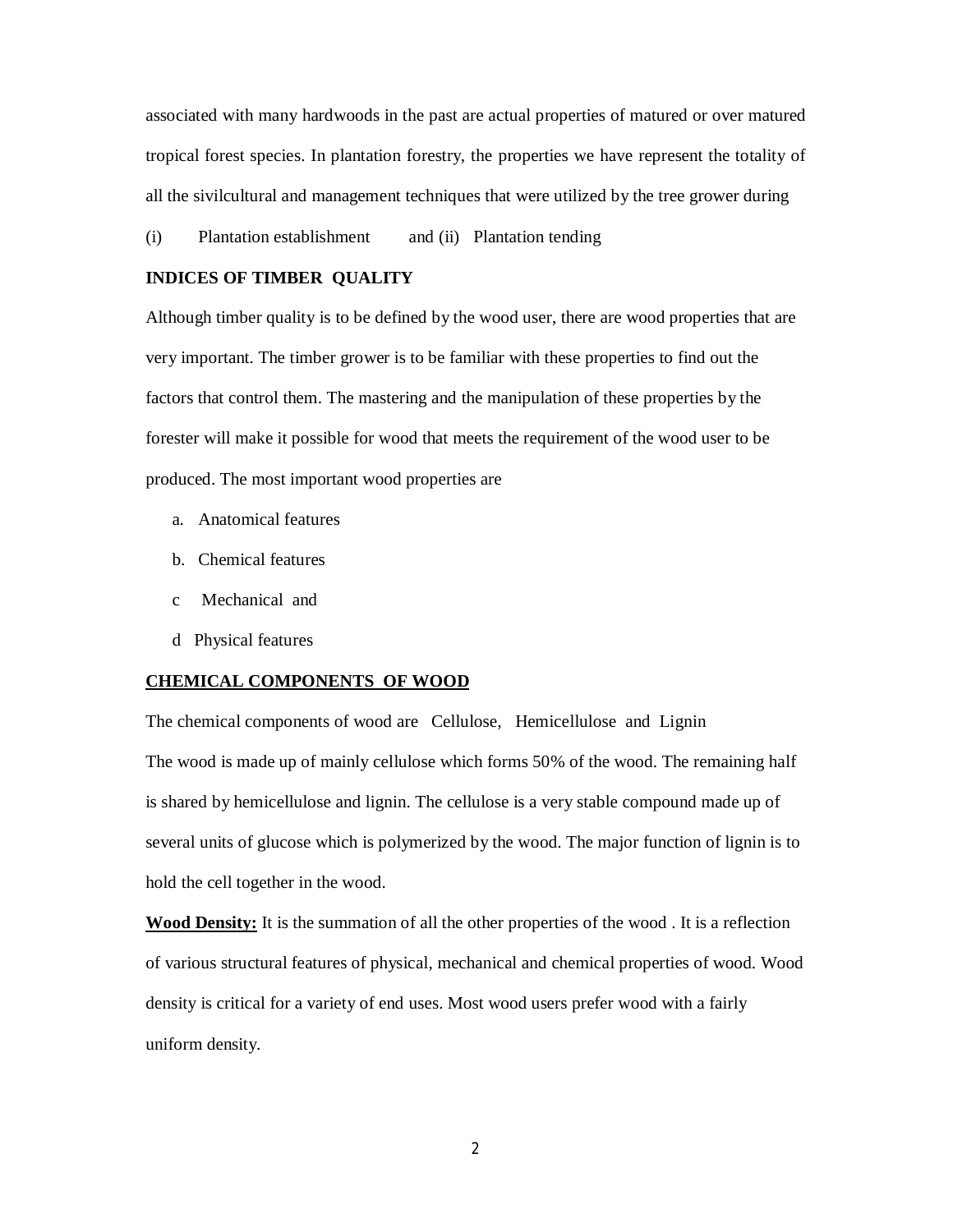### **CHOICE AND FORMATION OF SPECIES**

- (A) How species are formed naturally
- (B) How species are formed artificially

#### **Between species variations in wood properties and their importance**.

It has been observed that woods from different species have significantly different properties even when they are produced exactly under the same condition. For example, members of the ebenaceae family especially ebony are black. However, Verbanaceae e.g *Tectona grandis*  have dark brown extractive. Therefore, it is not possible to produce black or dark brown Triplochiton woods when it is grown under the same conditions as the ebony tree. Because of this wide variation among species selection of species for affotrestaton programme is a very important method of timber quality control.

An industrialist may ask for wood of certain properties for example the paper industry may ask the forester to supply long fibre pulpwood for the production of high quality paper. If the forester chooses the right species for plantation, it will then be easy to produce the pulpwood that meet the requirement of the paper industry. If a short fibre species is selected erroneously, it will b very difficult to satisfy the requirement through the selected species. Again, a species that is resistance to column decay fungi because of the presence of some chemicals in the wood may reduce the cost of preservative treatment. It is therefore better for foresters familiar with properties of species to make use of this timber control quality properties. For effective use of method, foresters categorize species according to their important wood properties in different industries. For example;

## **1. FUEL WOOD**

- **2. POLES**
- **3. SAWN TIMBER**
- **4. WOOD- BASED PANEL**

3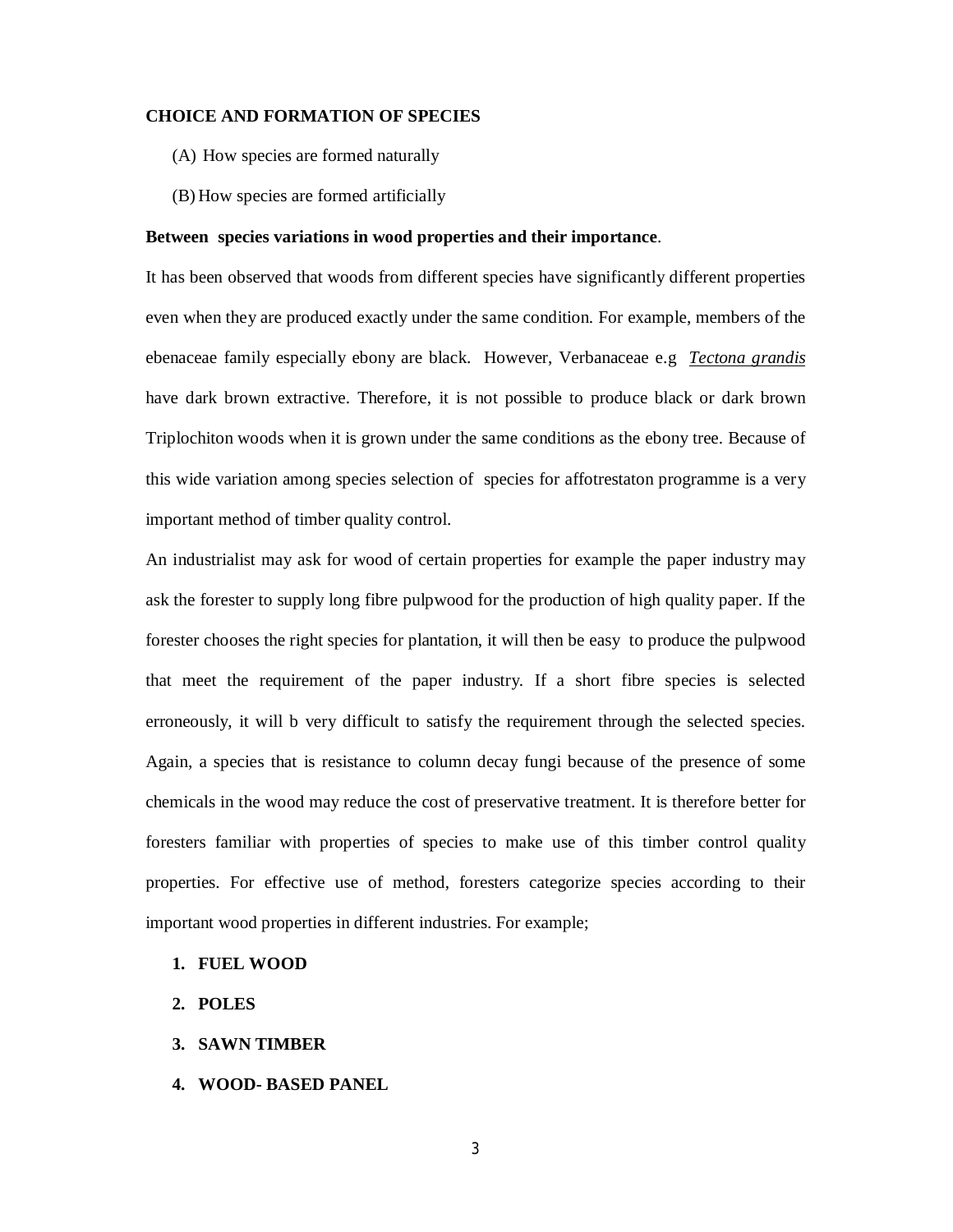#### **5. PULP AND PAPER**

# **6. OTHERS**

## **ARTIFICIAL SPECIATION**

Artificial speciation: This is the creation of species by man which does not exist before him.

**Objective:** Artificial species is desirable especially when the species in a locality produced wood that possess only some of (not all) the desired properties for a wood based industry. For example, the wood of a particular species may have long fibre, average density and other desirable properties for pulp such a species may be highly susceptible so agents of bio deteriorate, short- lived and slow growing.

The forester will attempt to create new species from the existing ones that will posses only its desirable properties including other required properties i.e. high resistance to wood decay and fast growth rate and these two additional properties are to be obtained from another species.

In artificial specification, the forester attempts to cross the available species that have the desirable properties to create hybrids that possess all the properties that are desired. The properties of the hybrid should be better and greater than any of the two parents.

# **FACORS CONTRO.LLING ARTIFICIAL SPECIATION**

Artificial speciation requires human participation in the process of creation of new species. There is the need for experience of the workers involved and for labour to be available. Forester must identify different species that are capable of been crossed. Usually, an important factor that prevent natural speciation is geographic isolation of the related species,

1. Wherever human being brings related species together either purposely or accidentally, crossing may take place between species. This is because these related species do not have strong genetic barrier to crossing. They can only maintain their individualism in nature if they are geographically isolated. When they are inter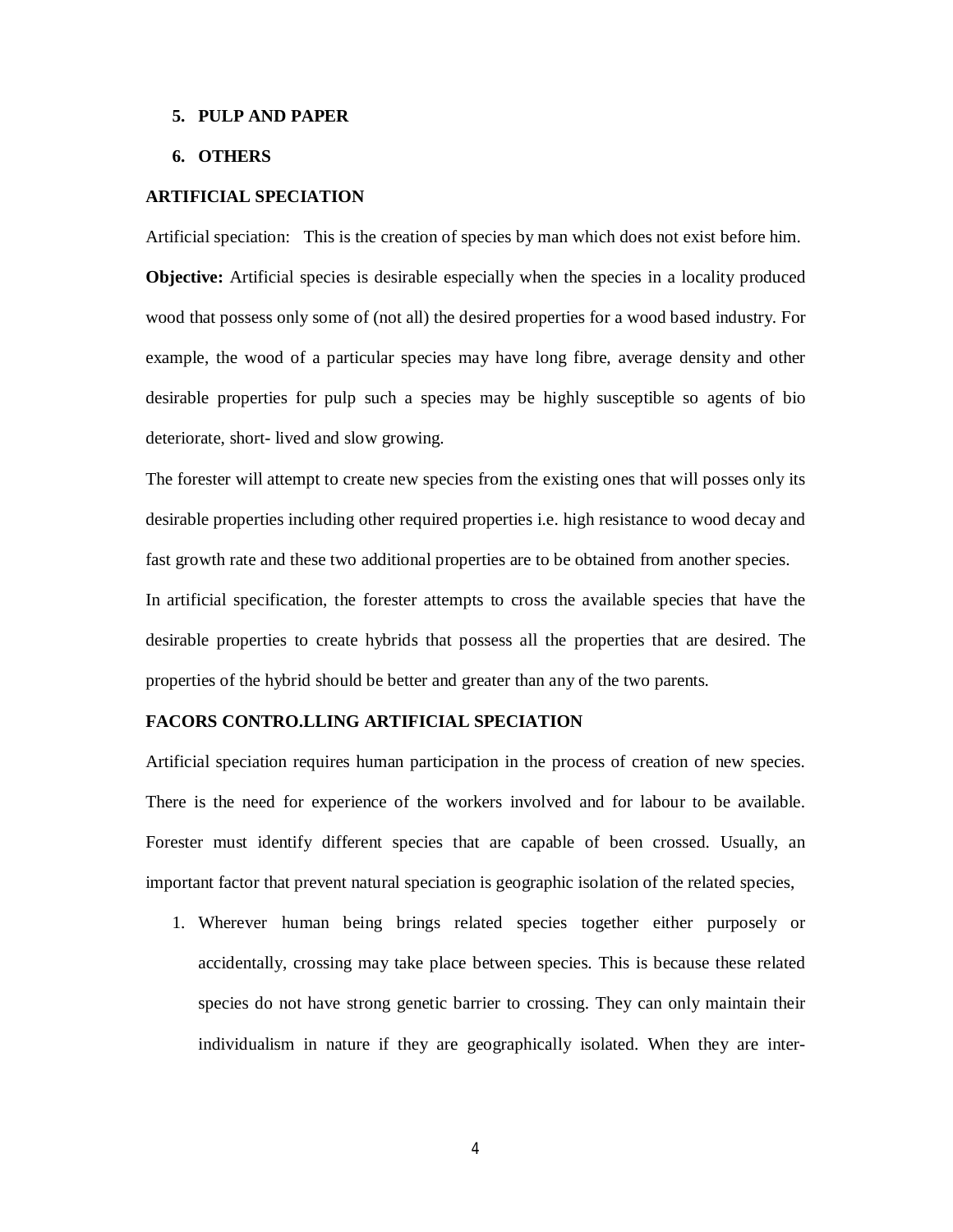planted they can cross pollinate naturally or when they are crossed artificially many hybrids are equally possible.

- 2. Several trees of one species should be crossed with several trees of another species if speciation is to be achieved. The number of species involved for new species formation must be large for good result to be obtained that is the number of individuals involved must be large.
- 3. Success of speciation depends also on the generation considered. Very often, people assess the success of artificial speciation on the F1 generation. Therefore when the F1 generation does not show all the desired traits, people sometimes jump to the conclusion that speciation is a failure. Recent findings have shown that it is advisable to assess the success not only in F1 generation but also in F2. F3 and later generations.
- 4. Artificial speciation also depends on what may be called the genetic age of the species involved. Genetic age in this case refers to the time it has taken from the time these two species we are trying to cross evolve from a common species somewhere. The longer the age, the harder to cross and the shorter the time, the easier.
- 5. Differences in flowering times As a result of difference in flowering times, it is expected that storage facilities to store the pollen anytime it is produced by one of the species used for crossing must be put in place. So that when the female flowers are ready, the crossing should be done in such a way that there is no decrease in the vigour of the pollen.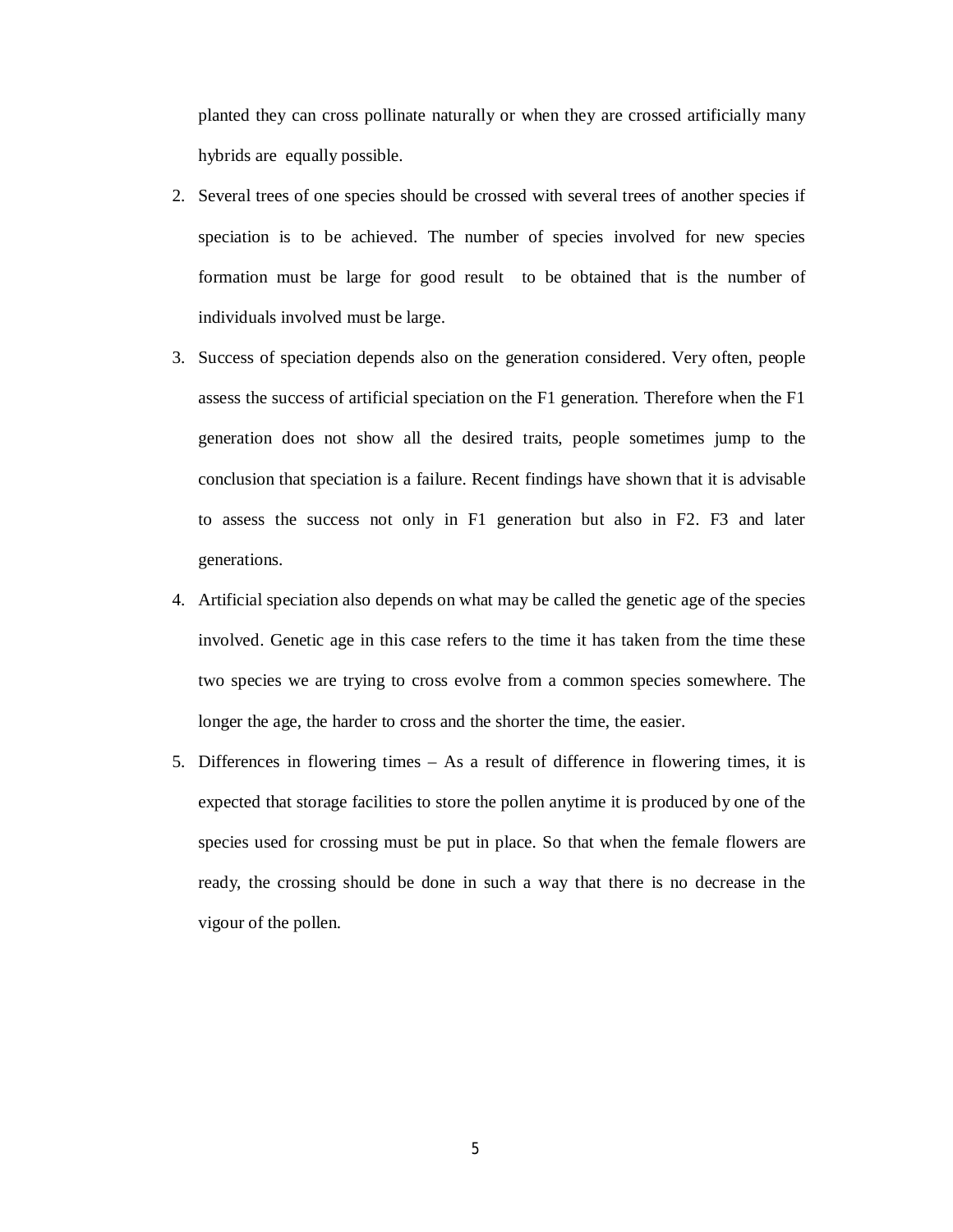# **EFFECT OF GEOGRAPHIC VARIATION ON WOOD QUALITY OF THE SELECTED SPECIES**

## **Gene flow:**

#### **The factors responsible for the variation are:**

- a. Altitude
- b. Latitude
- c. Longitude

## **Procedure of timber quantity control**

The first question asked and answered by the forester is the magnitude of variation in timber quality of the selected species due to geographic location. Towards this end the forester must identify different geographic location where the species occur. The next step is the collection of wood samples from this location for laboratory analysis and then to carry out statistical analysis to assess the magnitude of variation. If the variation is strong then the next stage is to identify the area with high timber quality and also the areas with low timber quality.

If resources required in this sort of project are scarce (manpower, finance, equipment, and time). It is wise for the forester to concentrate only on those areas where the timber quality is high or good enough for the object of management. But if on the other hand, the resources are abundant, it is necessary to collect samples from all the locations.

## **Reasons for sampling the locations**

## **Establishment of plantation**

The next thing to do is the establishment of plantation in the new home from seeds of the selected locations. For a fair comparison you should make sure that all the seeds from the location are grown in uniform environment so as to have good opportunity for competition. Therefore it is important to carry out trials for seeds of the selected locations.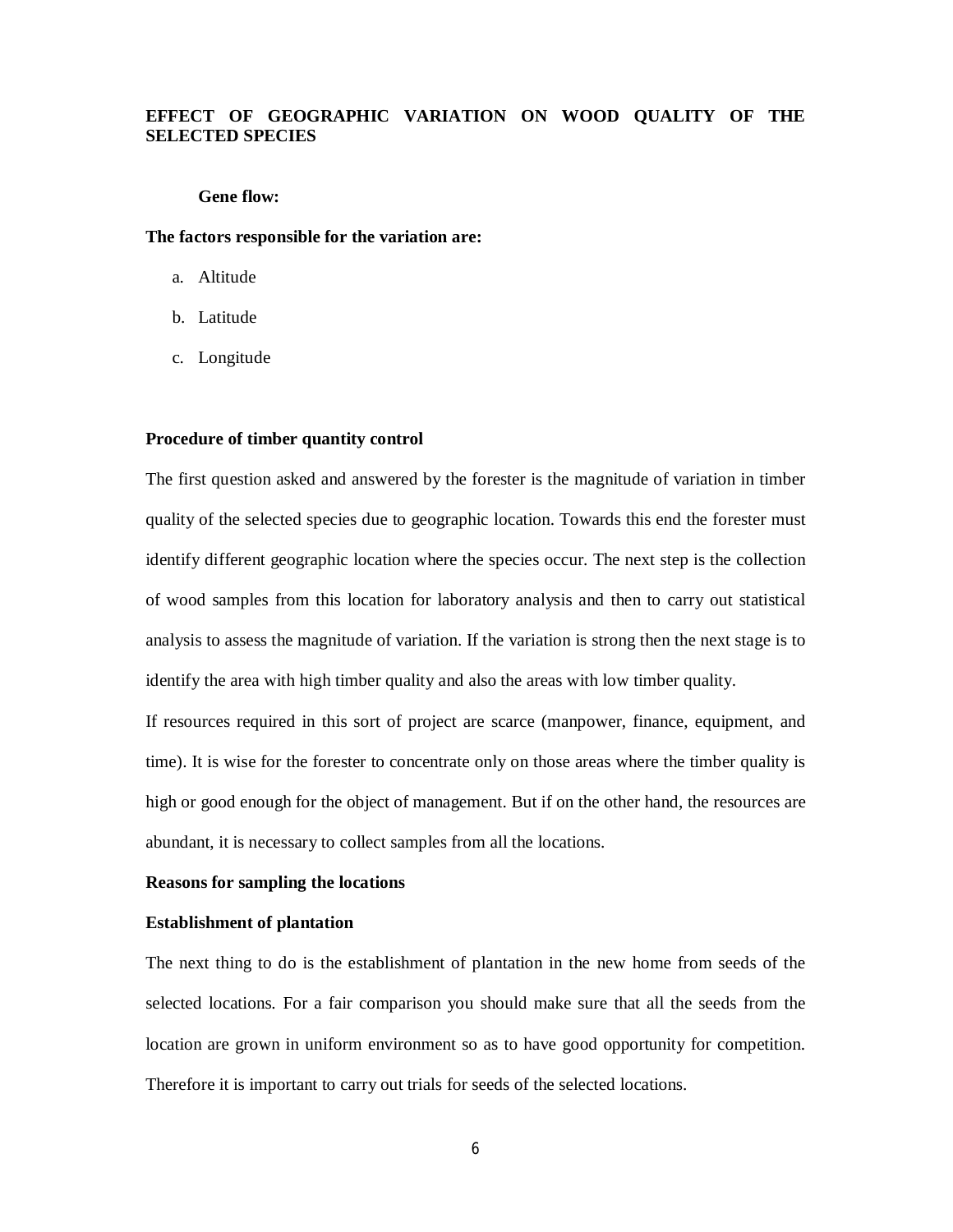#### **Provenance trial**

The trial will reveal the physiological differences like growth rates, resistance to drought, disease and insect attack. Also, adaptations to different soil types by the species will be revealed. All these would indicate acclimatization of the species to the new environment. The best provenance trials are judged by their growth rates, survival percentages and stem form. The best provenances of best species are then passed on to the yield or plantation trials and subsequent trial stages.

# **Precautions**

- 1. You should make sure that seeds of wood samples exported or imported must be quarantined. (This to eliminate the effect of diseases and disease causing agentsbacteria, fungi and insects destroyed).
- 2. The business must be conducted in a way that is not suspicious. i.e international relationship must not be subject to abuse. Materials should not be used to import and export banned or contraband goods.
- 3. You must be careful with labelling. The seed lots and all wood samples should be correctly labelled. A mistake in labelling will ruin the whole exercise therefore to avoid confusion labelling should be done by an experienced worker with indelible ink.
- 4. Time of assessment: Accurate time to assess the timber quality of provenance trials depends on the object of management of the plantation. Pulp wood plantation period may be 5, 6, 7 years but if it is long rotation plantation, ideal time of assessment becomes difficult. However, it has been observed that there is few correlation between quality of juvenile wood (young wood) and mature wood for predicting timber quality at maturity using early wood formation (Regression method).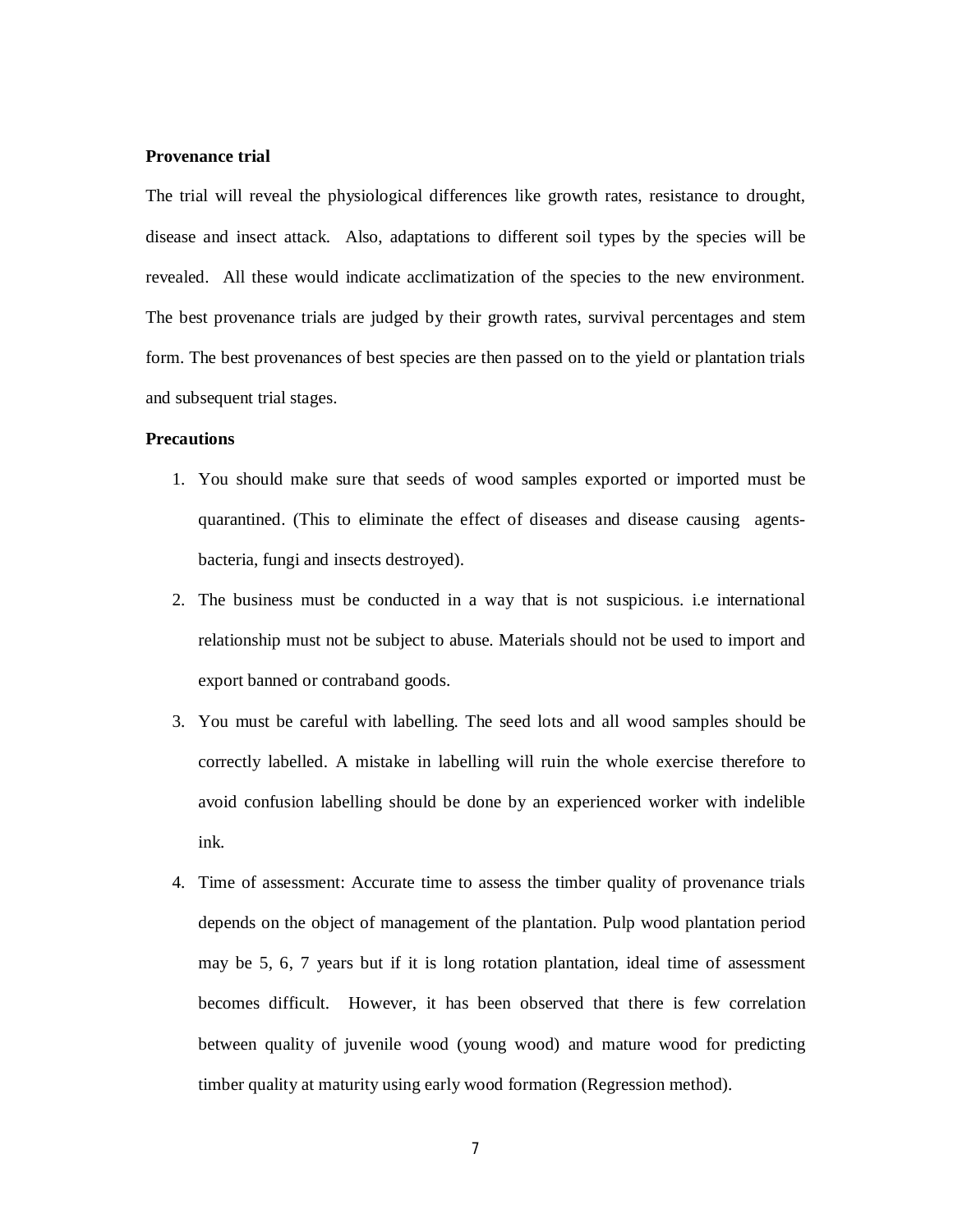- 5. Survival we should not only be concerned with the provenance that produces high quality timber in our own environment but we should also be concerned with provenances that will survive the forces of the environment. A provenience may produce high quality timber but may be susceptible to decay fungi in the environment and we may have to reject the species in favour of another which is more resistant to the agent of bio deterioration even though the timber quality is less.
- 6. Disposal of rejected provenances

The forester may regard the rejected provenances as undesirable population which may contain the superior gene pool selected. In that case the forester may have to destroy such plantation. On the other hand, the forester may want to use it under control experiment for hybridization to produce new desirable population with good properties.

# **EFFECT OF SITE SELECTION**

Cambium of the vascular bundle in the wood forms the wood because of the meristematic tissue. Effect of site will therefore be on the cambium.

- **1. Effect of temperature**
- **2. Precipitation and Relative humidity**
- **3. Wind**
- **4. Fire**
- **5. Soil factors**

## **Vegetation and climatic factors**

If vegetation covers of different sites are similar then the difference in climatic factors may be a negligible influence in quality of wood placed.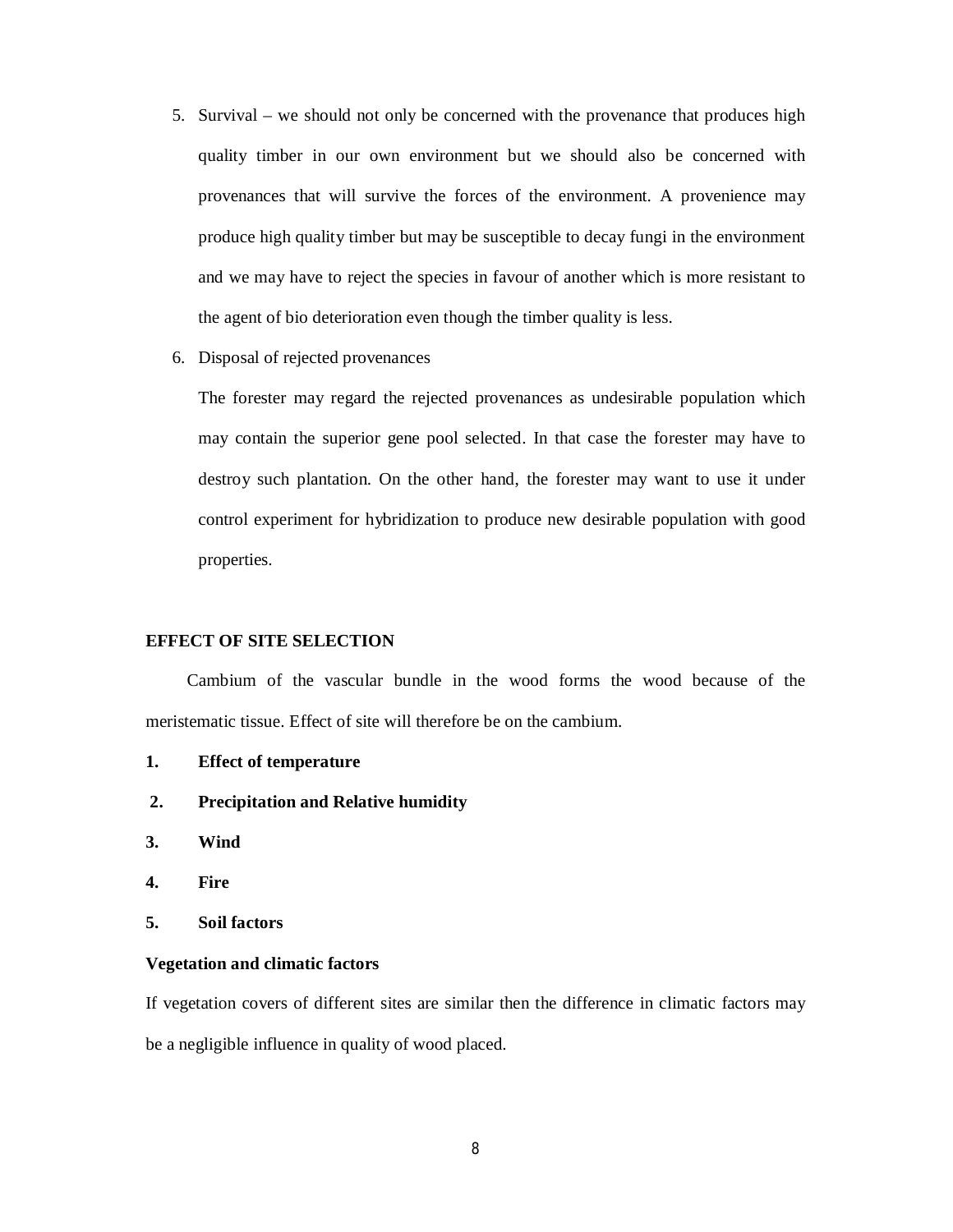The most sensitive of wood timber quality index to site is ring width which is a reflection of growth rate. When site quality is high the ring width value is high which shows that the cambium is active on good site and less active on poor site.

### **GENETIC CONTROL OF TIMBER QUALITY**

Wood scientists have observed that trees of the same species grown within the same environment or site of the same age planted at the same spacing and which receive same silvicultural treatment have different wood properties. This observation indicates that such between tree species differences are probably genetic.

It is therefore the forester who can then control timber quality by selecting those individual trees within a stand that possess the desirable wood properties together with good form and above average growth rate for future afforestation programme.

Such a programme will result in the establishment of a plantation with superior genetic constitution.

### **Procedure of genetic control of timber quality**

The first step is to ensure that as much as possible, the differences observed among individual trees in a stand are as far as possible genetic. This is not always the case but the forester wants to make sure other factors have been eliminated and they are non genetic factors that may likely bring about differences in wood properties of individual trees. The stand must be of pure plantation. They must be planted at the same espacement to ensure that each individual tree within that stand have the same space.

**Note:** If a stand has been beating up about  $1 - 2$  yrs after establishment of plantation, tree selection will be difficult because we may be dealing with uneven-aged stand.

## **Size of stand**

### **Growth rate**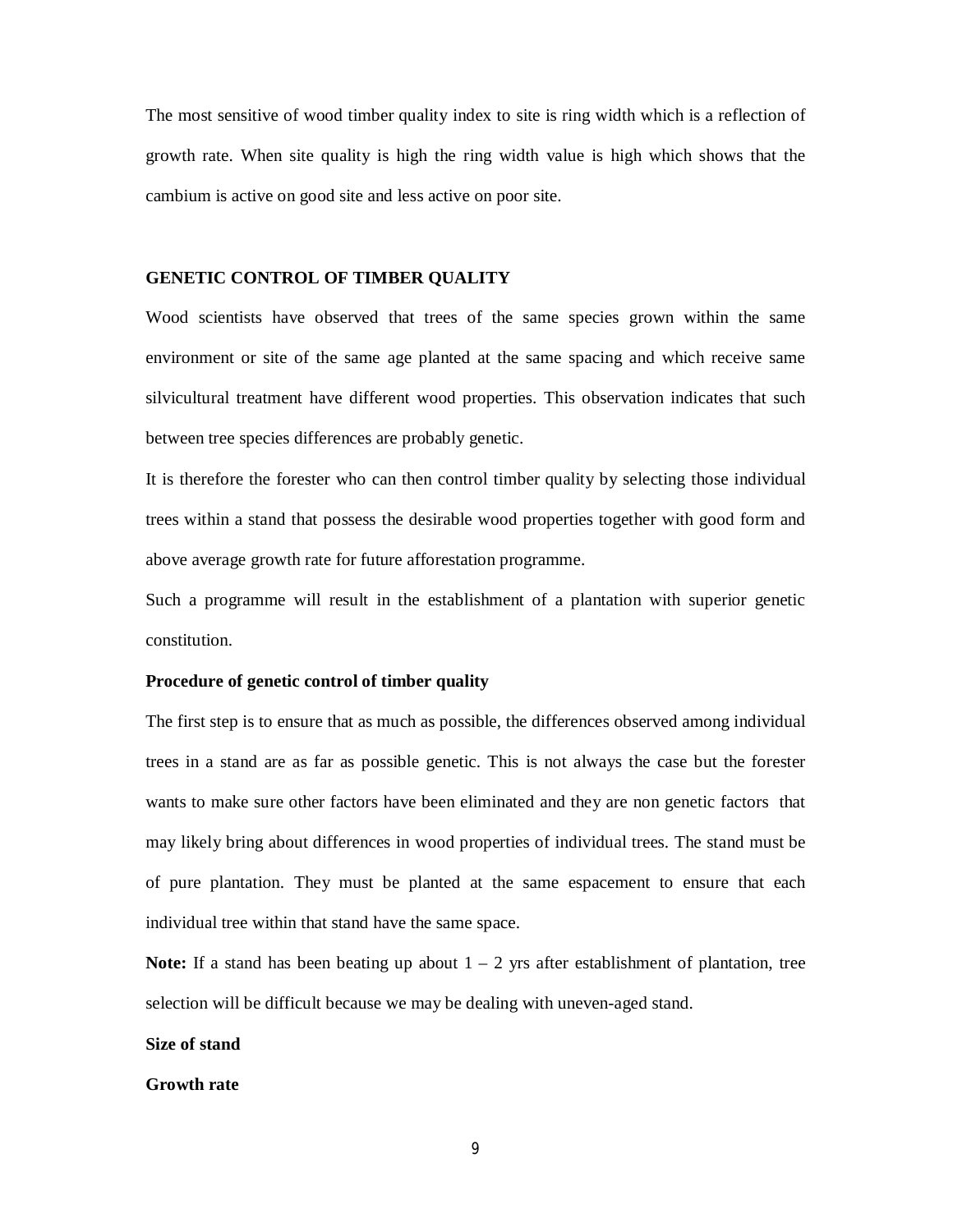### **WOOD PROPERTIES (Desirable qualities)**

Before we embark on the determination of wood properties, we want to find out if wood properties are related. If strong relationship exists among wood properties, tree selection become easier because it means that selection based on some properties will be an index on selection based on other related properties. If wood properties are not related then tree selection becomes more difficult because it means that we have to select for each of the desirable wood properties. Also it means that a very impressive tree i.e. a tree that combines some of the desirable properties may be rejected because it does not have other important wood properties.

In tree selection on the basis of property, we are looking for individual trees which after possessing the above listed morphological properties also combines the desirable wood properties e.g above average values of density, fibre length and fibre proportion.

Selection on the basis of wood uniformity

Thinning.

When plantations are established, the first situation is that the seedlings have a lot of space above the ground and below the ground because the seedling size is small on the ground. The space available to each seedling is enough for rapid growth. As the plantation gets older, a time is then reached when competition sets in above and below the ground. The crown of the trees will begin to compete for light. The consequence is that the branches that are below the canopy level will be operating at a solar intensity level that is not enough for sufficient photosynthesis. In such cases, the branches fallout. It is therefore clear that as competition intensify with time, the crown is pushed upward. The effect of this is that the point of max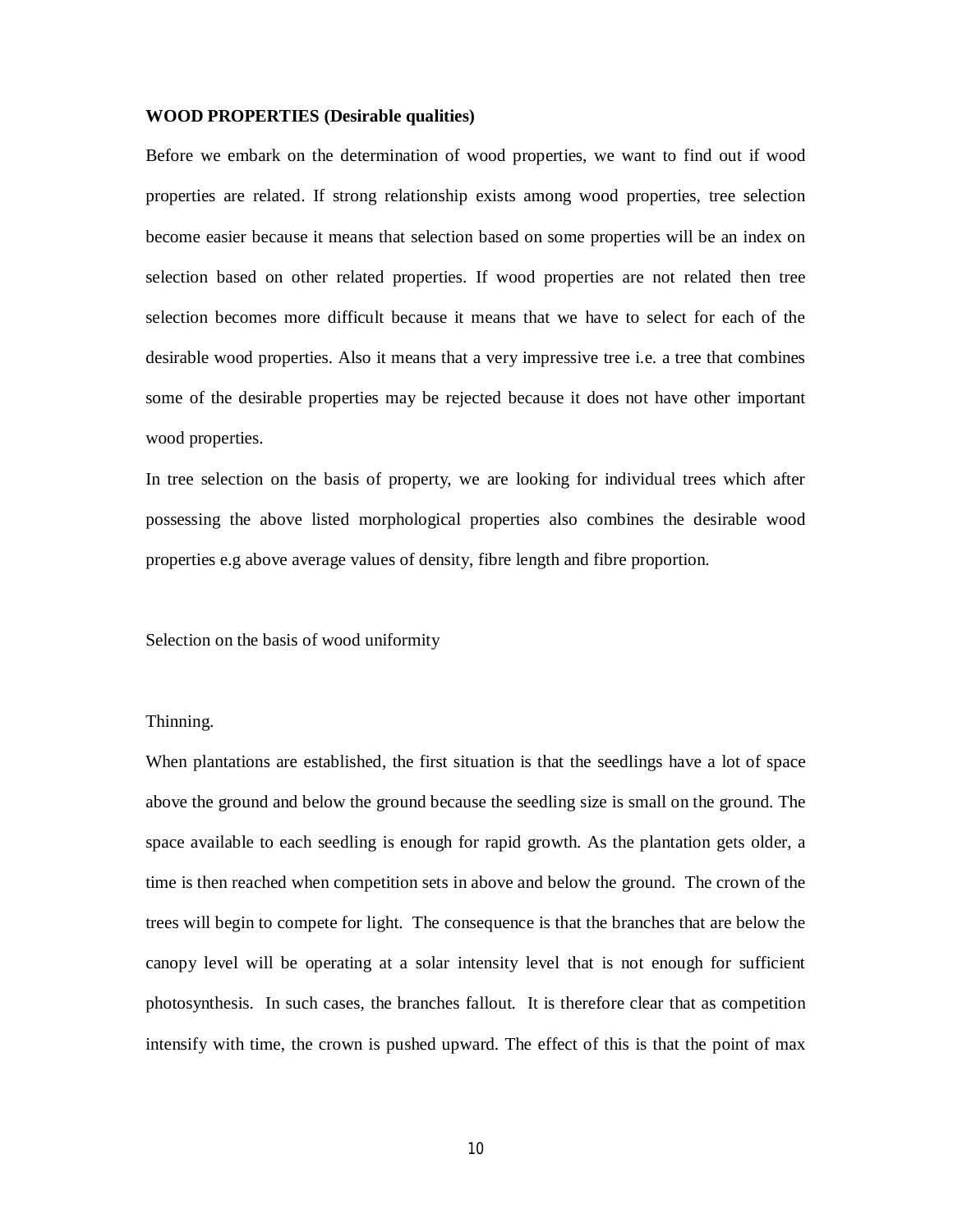diameter growth (MDG) which is the position below the crown moves up (the point just below the crown).

Because the position of MDG is moved up, the normal tapering of the stem is reduced. There is the tendency of the stem to be cylindrical. The point being made is that the difference in diameter between the base of the leaves and the top is reduced by the fact that the rate of growth is higher at the top. This does not mean that the base diameter is smaller than the top diameter because the lower part of the tree always have more growth rings than upper parts. When the growing pattern is such that the upper part is increasing in diameter more than the lower part this will only reduce the degree of tapering. It does not mean trees are perfectly tapered.

In a situation like this, the conditions existing are;

- 1. Slender trees
- 2. Closed canopy
- 3. Individual trees are less tapered.

The branch free portion is very high. At this point also, the early wood proportion is low depending on the age of the tree. The variation in wood property along the bole especially along the branch free portion is light. The wood from such plantation have less knot because branches have fallen out.

Trees of such nature supply a good quality of poles. Although the diameter is small, the wood is fairly stable and the average density of the plantation may be high. The wood is fairly uniform especially if the stand is old.

The major disadvantage of this tree is that the overall rate of wood formation is reduced. The foregoing is a description of the state of a plantation that is due for thinning. This is a major quality control that can accelerate the growth of trees.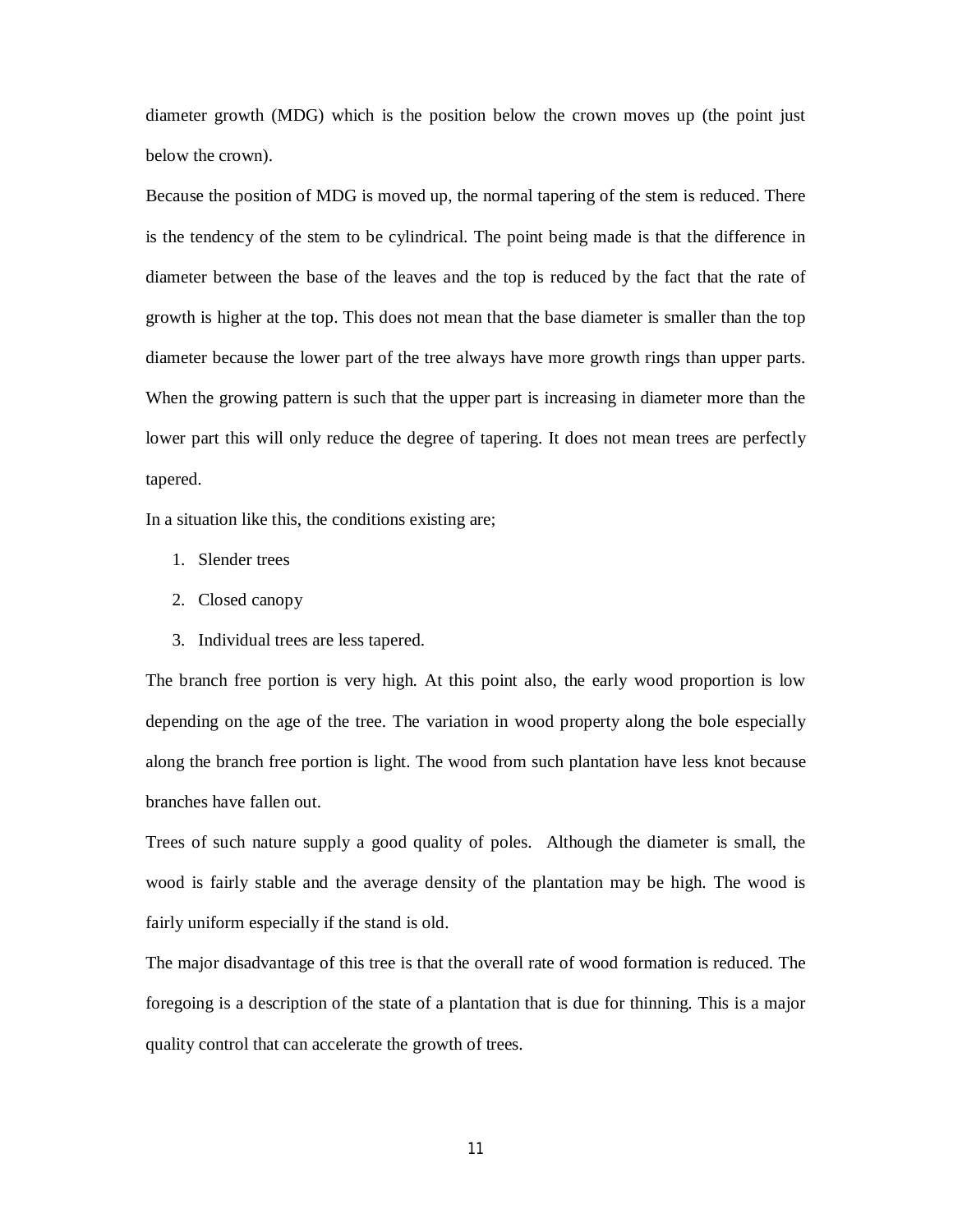Thinning is the reduction in the number of the standing trees or reduction in volume of the standing trees or reduction in the weight of standing trees. This may be determined as a proportion of the original stocking such as 10% of the number of trees or volume.

The effect of thinning on wood quality will depend on its intensity. When the plantation is judiciously thinned i.e. when we remove enough trees, the crown of individual trees will now have more space. The part of the bole just below the crown will have enough light for buds and subsequent branches to appear. The crown proportion will then begin to increase resulting in the reduction of branch free bole. This gives the impression that the crown is moving downward. Depending on the intensity of thinning there is an increase in ability of individual trees.

When the crown moves downward, the portion of the maximum growth diameter also moves downward. This means that the normal tendency of the tree to the fatter below because of greater number of growth rings is further increased by the downward movement of the point of maximum growth rate.

If there is severe thinning you may get a poorly tapered wood. We are looking for the appropriate thinning regime that will increase growth without actually getting a severely tapered plantation. In young plantation thinning may increase the proportion of early wood because of the description above. In mature plantations thinning may in fact increase the quality of wood especially in plantation for sawn wood because the remaining trees are able to grow faster without necessarily moving the crown significantly downward. Wood density of such plantation may increase because the cambium gets enough resources of food to enable it produce cells that are large and thick walled.

In over mature plantations, thinning does not have any important effect on timber quality because the cambium has reached a point where it tends to decline in activity. Thinning in this case may only eliminate that decline.

12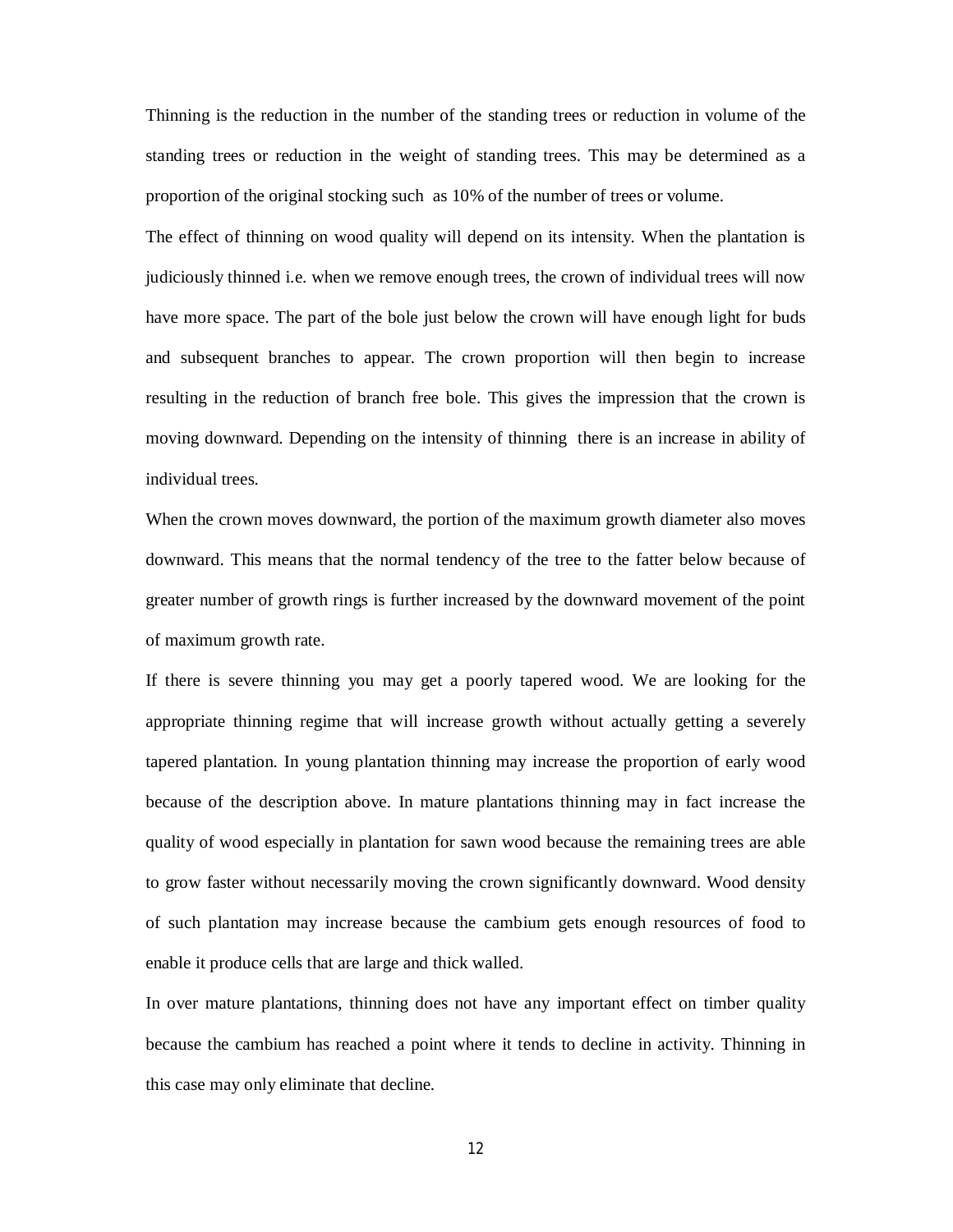On the whole the effect of thinning on timber quality control depends on the severity of thinning, the type of species, the age of the plantation, the site and even the crown class of the individual trees. It is therefore clear that although the most important effect of thinning is to increase ring width, its effect on timber quality in terms of density, fibre length etc is variable. Excessive thinning will negatively affect the form of the tree. A lot of the growth resources will be used not for increasing the volume of the stem but rather for branch formation. If thinning is moderate, it becomes a useful tool of timber control because it will increase the volume and quality of the timber.

## **Importance**

- 1. To remove disease plants
- 2. To encourage the availability of sunlight and growth nutrients for other trees.
- 3. To get fuel wood
- 4. To get pales.

# **Pruning**

Pruning is the removal of the lower branches of tree by natural or artificial means. it is always good if a plantation or a natural forest will self prune by natural means.

# **Time to prune**

Under certain conditions a plantation will not self prune i.e the lower branches may not fall off naturally. The individual trees of such plantation have very high proportion of crown. The lower part of the tree has very large diameter while the upper part is very thin. This is because the tendency of the tree to have more rings below is now associated with an increase in growth rate because the crown has moved down ward and the point of maximum diameter growth is equally down. In unpruned plantation the crown free portion is very short. The resources for tree growth are channelled into coarse branching. In deliquescent trees, the crown is such that it is not possible to obtain straight bole for sawn timber. The crown wood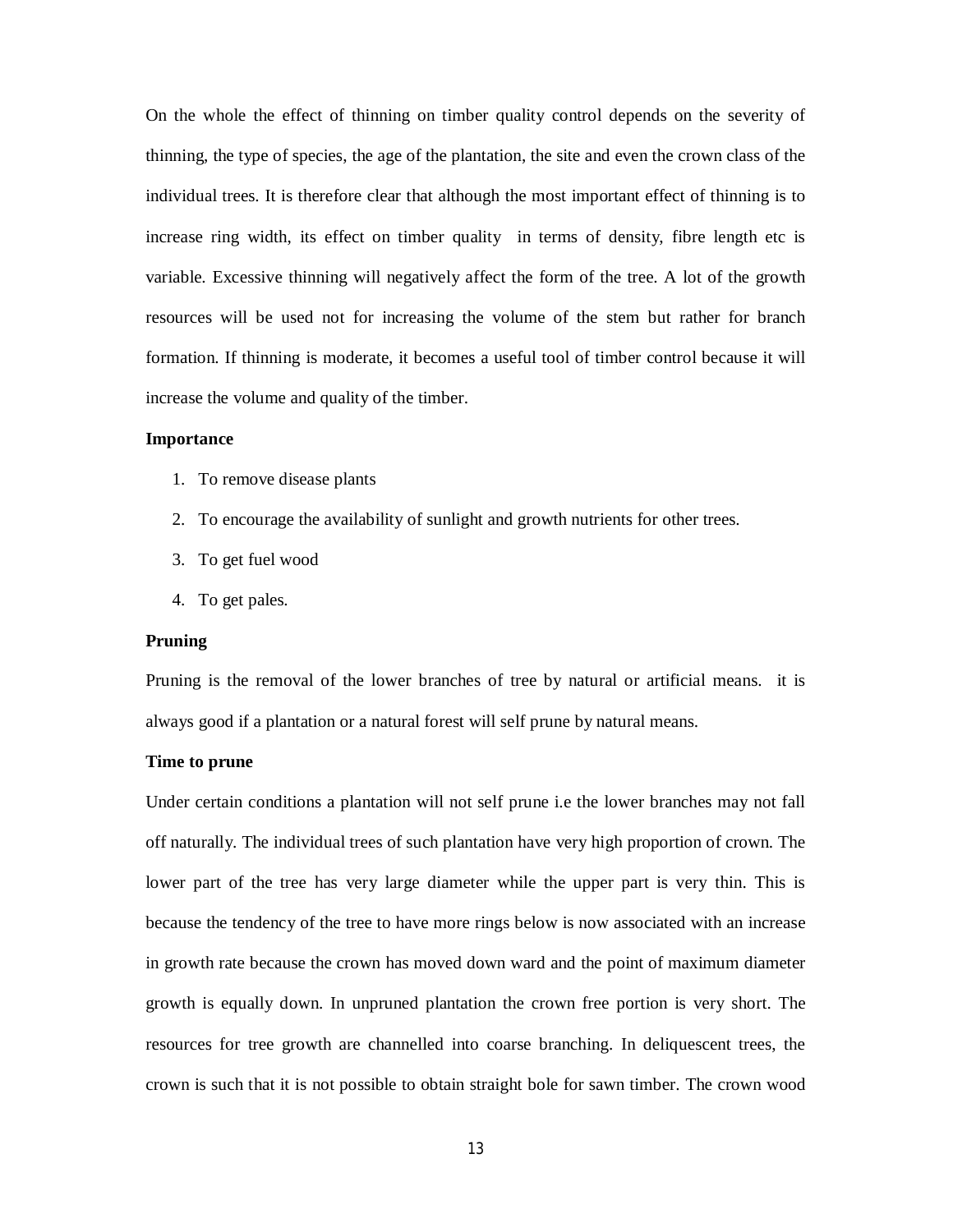which forms the bulk of the biomass is as expected a collection of reaction wood. The branch free portion is very short, swollen and sometimes malformed. Such trees can only be good for provision of shade.

In ex-current trees, such trees have very thin upper part or bole and very fat lower bole. There are so many branches and the wood from such trees is full of knots. Although the wood density of the top may be high because of high incidence of knots the wood may be weak because the knots break the continuity of the wool.

Pruning of such plantation becomes an important technique of improving the quality of wood that will be formed later by the vascular cambium. The rings formed after the lower branches have been well removed will be knot free and useful in industry. It is important to note that knots create a alot of problems especially in veneer and plywood industry because often the knots fall out when veneers are cut leaving holes which have to be patched before plywood is produced. Thus, pruning must be done with caution and must not be severe because it has effect on growth rate.

### **Application of fertilizers and effect on timber quality**

There is no doubt that population is increasing and land is fixed therefore forestry is being forced to establish on marginal land with low fertility. About 60 nutrient elements have been found to have influence in physiological processes involved in tree growth and development. Of these only 16 are at presently considered essential for healthy growth of green plantations. They are C, N, O  $H_2$ , P, K, Ca, Mg, S, Fe, Ma, Zn, Cn, Mo, B and U. These are essentials because each of them has a specific role to play in free metabolism. Where they are absent, the complete process of vegetative or reproductive lifecycle of the tree is prevented and deficiency symptoms specific to each element is corrected only by its application. The elements form important part of plant cell, catalyst of various reactions, osmotic regulator and regulators of membrane permeability. Mineral elements have several implement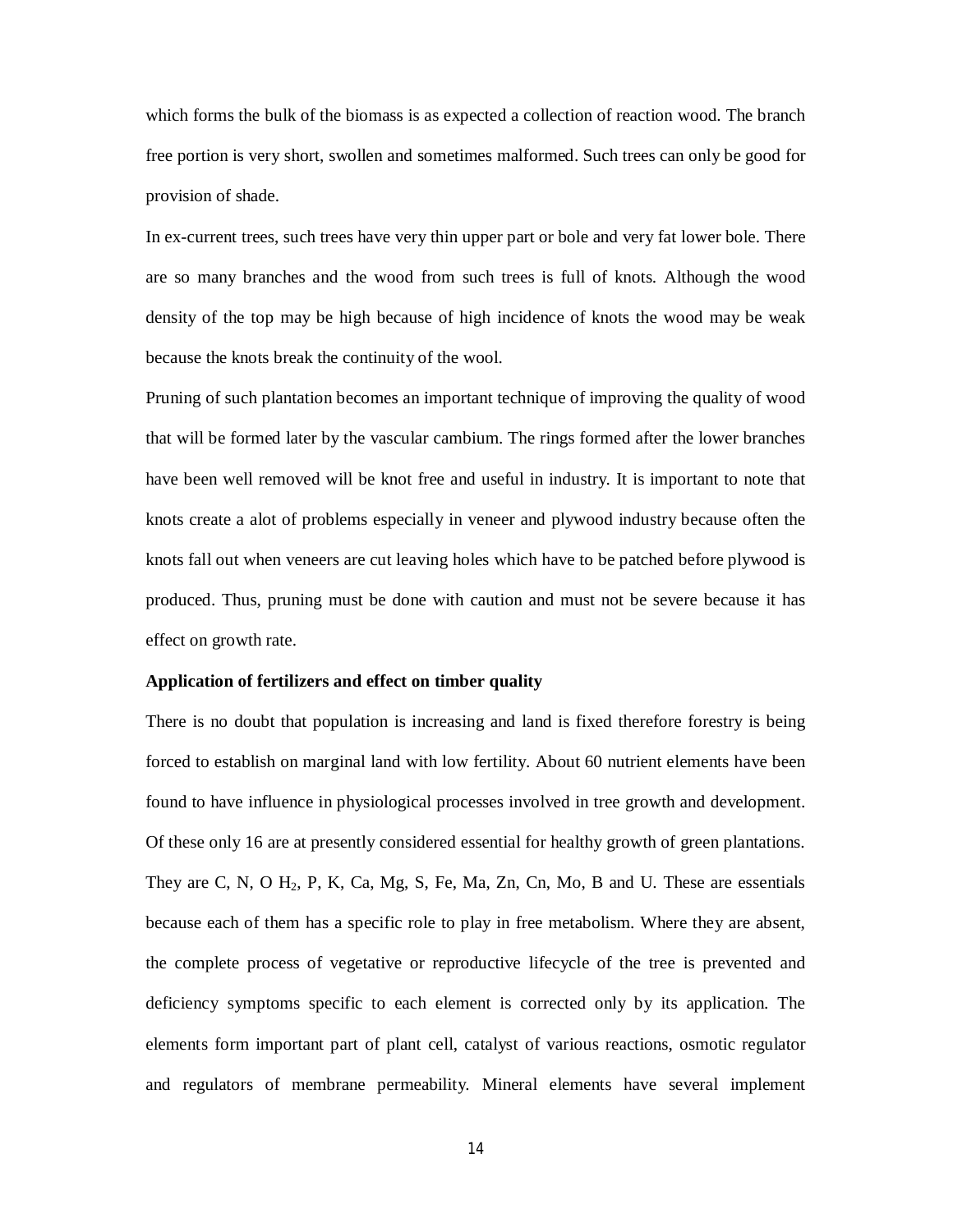physiological functions in plants and the tree grower must ensure that the most essential elements are provided. Often a number of these elements are not available especially when trees are growing on poor quality land. This situation has resulted in the need for fertilizers on the land.

### **Effect of fertilizer on Timber Quality**

The effect of fertilizers on the quality and quantity of wood formed is variable e.g the effect of these essential elements to the soil on cambial activity will depend on the mineral status (site quality of the area). If for example, a site is poor in minerals and fertilizer is applied in the right quantity, the effect will first of all lead to the development of the tree crown and consequently accelerate wood formation. Research studies that reported slight effect of fertilizers on timber quality also reported slight effect of fertilizer on rate of wood growth. It is important therefore that fertilizer be applied in the right quantity before it will have significant effect on ring width and wood properties.

The first task is then to identify the right quantity and type of fertilizer needed before its effect could be meaningful. On the other hand a site that is rich in these nutrients, application of fertilizer may not have any significant effect on tree growth and wood formation. This explains the contradiction reported in literature e.g it has been reported that applied fertilizer did not have significant effect on tree growth and timber quality while others have reported the opposite situation. Most of the studies do not say anything about the level of fertility of site before applying fertilizer. Thus, the effect of fertilizer application depends on site quality. Furthermore, the effect of fertilizer on tree growth and timber quality also depends on the plantation age. In young stand or plantations, fertilizers increase growth rate rapidly but they decrease wood density considerably in matured plantation. Fertilizers may increase the rate of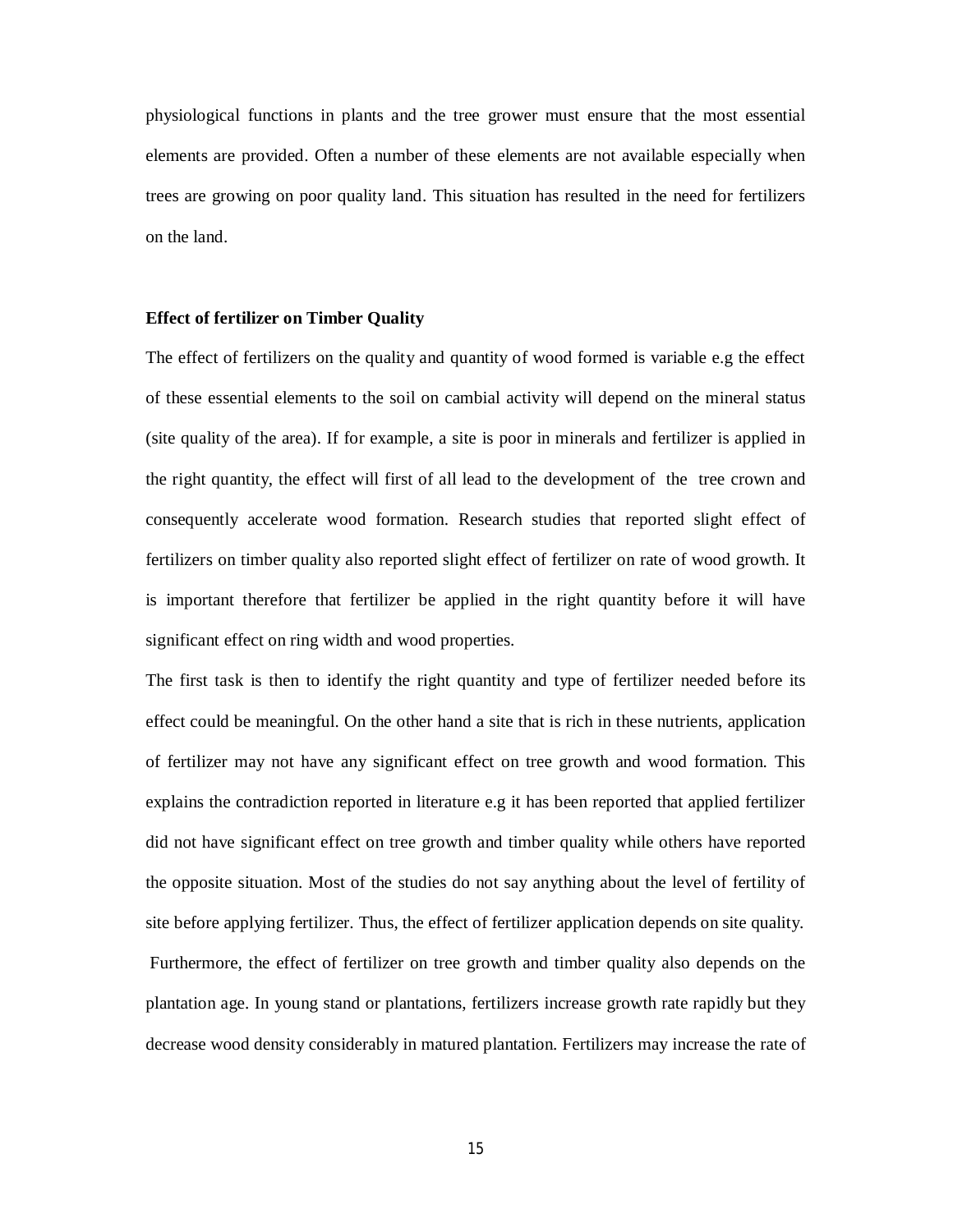wood formation but usually they will have slight effect or non significant effect on the density.

Therefore in a plantation, it is good to apply fertilizer to increase yield but with no adverse effect on quality. The negative effect of fertilizer application on the wood density of young plantation results from the fact that such plantation respond to fertilizer application by producing high proportion of early wood.

Tree breeders should select individual trees which can respond to fertilizer application in a positive way i.e individual trees that can increase its density as well as its growth rate when exposed to soils with fertilizers. This suggestion is made because different trees of the same age, same species, growing in a stand respond differently to application of fertilizer of the same concentration and time. Those individual trees that have high density are reduced by fertilizer application than those individuals with low density therefore application of fertilizer to a soil results in making the overall wood produced more uniform in quality.

# **Summary**

Response will depend on: (1) Site quality, (2) Age, (3) Quality of individual trees within the stand, (4) Part of the trees which receives light and growth promoting substances respond less than the branch free portion of the bole.

Apart from these differences, one thing is clear and that is application of fertilizer may decrease average wood density but it increases the volume of wood produced. On the average especially in softwood,  $9 - 15\%$  of the density is reduced as a result of fertilizer application. However most plantation owners prefer to accept this decrease in density if the increase in wood volume is far more than the decrease.

**N. or P. ors K**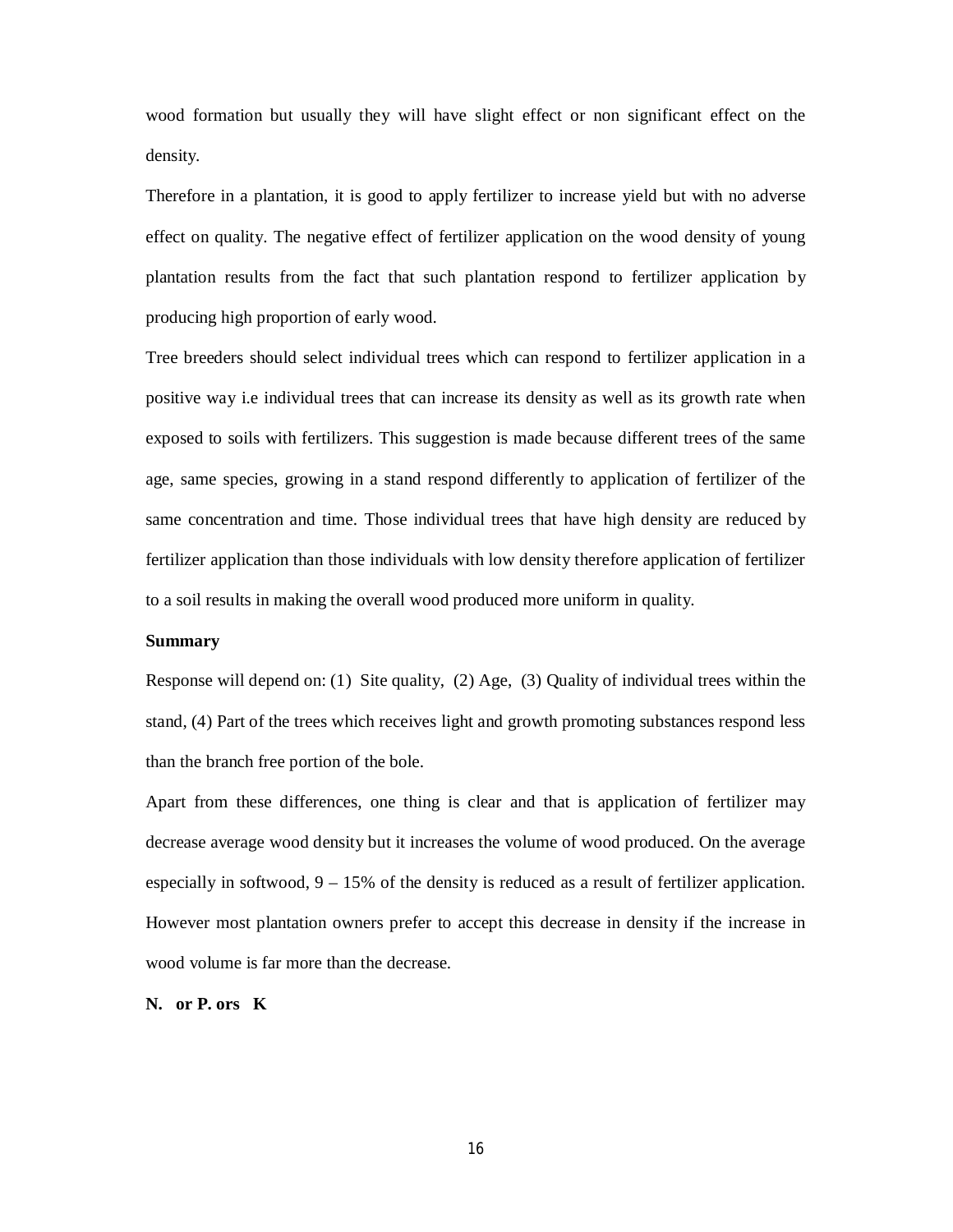This fertilizer may be applied as  $N_2$  as the main fertilizer with some K and P, This may increase wood density as well as volume especially if the plantation is not exposed to pathogens.

2. When you apply  $N_2$  alone to softwoods it may decrease wood density but it will increase volume. production.

3. Application of super phosphates increases density and decreases fibre length and increases volume

It is very important indeed for the tree grower to work out the right amount of the fertilizer to be applied. This requires a lot of experience because different trees species respond differently to fertilizer application. Therefore, a forest manager should design a fertilizer schedule which will relate type of fertilizer to site, tree age and tree size.

# **IRRIGATION**

Water is very important in tree growth. Major source of water in forestry is largely rain water, under ground water or moisture in the air which is measured by relative humidity.

It has been observed that tree growth is controlled by the amount and distribution of precipitation e.g it is a known fact that during rainy season trees grow rapidly but during the dry season growth rate may be very slow or tree growth may come to a halt.

# **Role of water**

- **1. Enlargement of existing cells**
- **2. Initiation of cell divisions**
- **3. Early wood formation**
- **4. Late wood formation**
- **5. False rings**
- **6. Permanent succession of growth**

17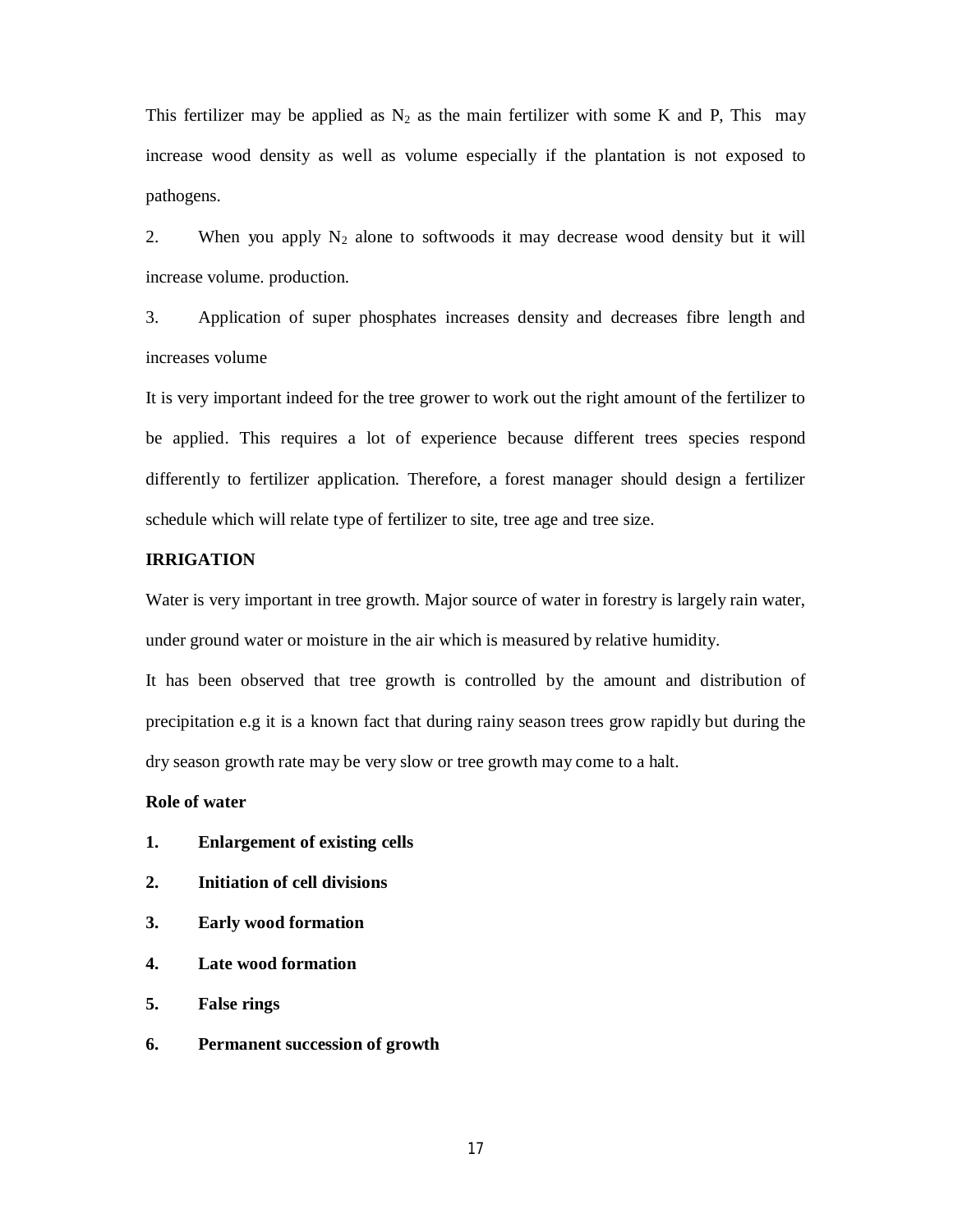## **SPACING**

#### **Role in Timber Quality Control**

Usually the forester chooses a suitable spacing which will give him the right volume of wood and quality at the end of the rotation. The right spacing is usually determined based on the species or it may just be normal decision after years of experience. It is important to note that spacing depends on site, species and object of management. If the initial spacing is very close that means the stocking is very high. For example,

100 hectares of land at espacement of 1.5m x 1.5m will require  $\approx$  444,444 seedlins or in round figure approximately 500,000.seedlings.

Close spacing is important under the following:

- 1. Considerable seed problem
- 2. Juvenile wood is usually useless in sawn timber. Close spacing slows down growth in the early life of the plantation. Initial close spacing leads to commencement of competition very early. The canopy is closed early and weed is suppressed. Close spacing leads to straight bole, reduced branching and tending towards cylindrical.

Such trees give good poles and fuel wood.

# **Wide spacing**

- 1. This is usually adopted in plantations of those species that genetically tend to have high proportion of branch free bole.
- 2. They are also used when multiple land use is going to be practiced e.g Agroforestry and agrisilvopastoral farming.

Plantations with wide spacings when the above conditions are not fulfilled show the following:

i. Very fast growth